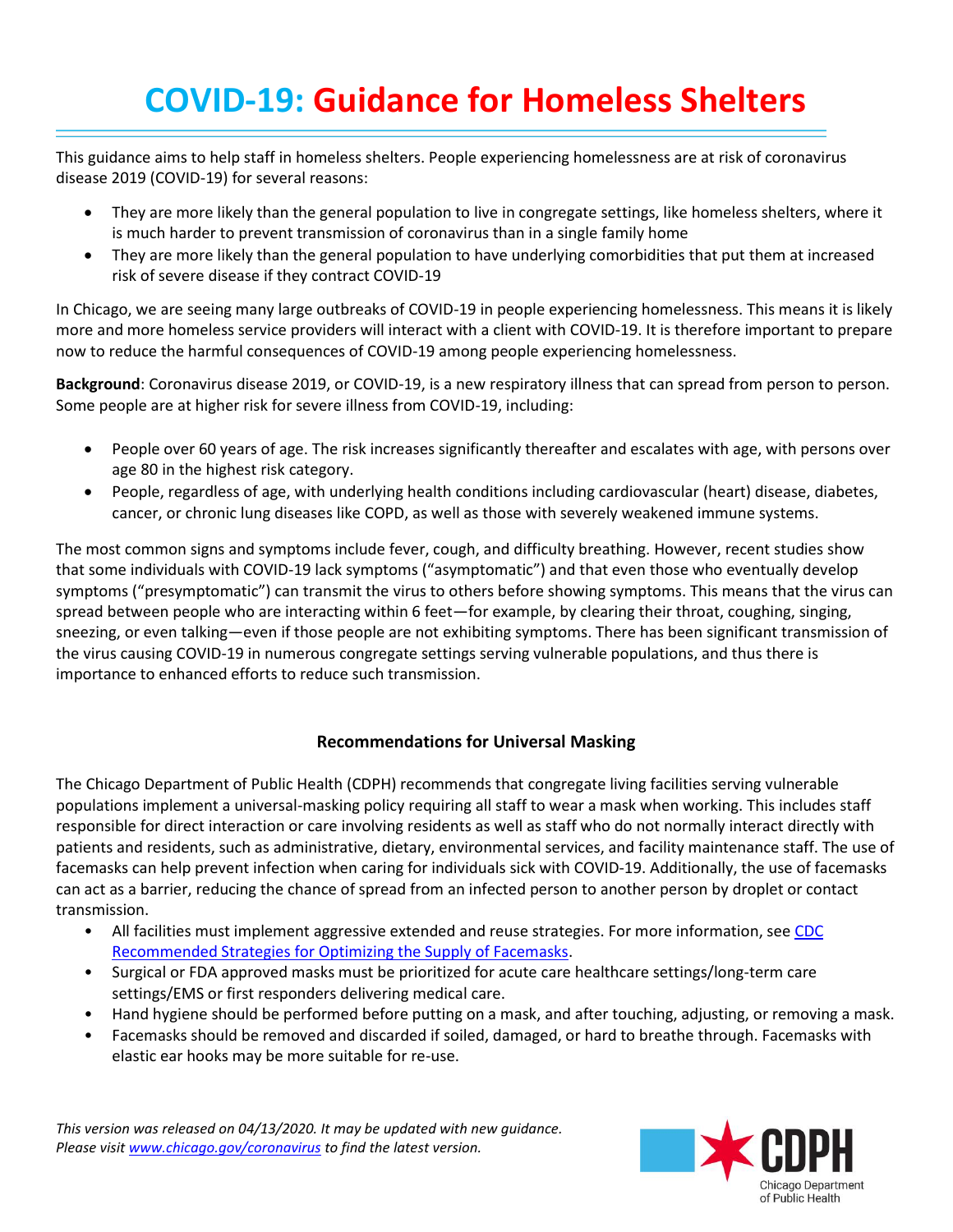# **Recommendations for Enhanced Environmental Disinfection**

CDPH recommends enhanced environmental disinfection of surfaces frequently touched by occupants—at least three times per day or once per shift. When feasible, CDPH recommends use of a spray (no-wipe) product to facilitate application.

 Common touchpoints include: door knobs and door handles, door push bars, light switches and cover plates, telephones, reception desks and reception area furniture, elevator call buttons and cover plates, refrigerator door handles, TV remote controls, microwave buttons, breakroom tables and countertops, filing cabinet handles, stair and ramp hand railings, vending machine buttons, paper towel dispensers, soap dispensers, toilet seat and urinal flush handles, restroom door partition door handles, workstation and office desk tops, drawer pulls, keyboards and mice, and office equipment. Healthcare facilities will require cleaning of additional surfaces, including but not limited to wheelchair handles, IV poles, bed rails, nightstands, and nurse call buttons.

CDPH recommends selecting a disinfectant from [U.S. EPA's list of disinfectants for use against SARS](https://www.epa.gov/pesticide-registration/list-ndisinfectants-)-CoV2, known as the N-List. Follow manufacturer's instructions for application and proper ventilation when using disinfectants. Dilutions should be performed according to written guidance from the manufacturer. Ease of use, contact times, and safety (staff/patient/resident) concerns must be taken into account when selecting and using a disinfection agent.

- N-List products that can be sprayed, with a short contact time, (e.g. between 30 seconds and one minute as indicated on the label) and do not require wiping have potential advantages.
- Application of disinfectant may be facilitated by use of an industrial-style sprayer with the nozzle of the spray wand held close—6–8 inches—to the surface to which disinfectant is being applied.
- Some products (e.g. sodium hypochlorite or household bleach, and peracetic acid) pose increased inhalational risks, but a diluted solution of household bleach may be useful in some settings.
- Depending on the disinfectant, it may be appropriate for residents to leave the room for a brief period where disinfectants are being used.
- Pre-cleaning may be required if surfaces are visibly dirty.

Consult the manufacturer's instructions for cleaning and disinfection products used. Products should be used per manufacturer labelling, and the Safety Data Sheet for any product being used should be reviewed and readily available to employees.

- Wear disposable gloves when cleaning and disinfecting surfaces. Gloves should be discarded after each cleaning. If reusable gloves are used, those gloves should be dedicated for cleaning and disinfection of surfaces for COVID-19 and should not be used for other purposes.
- Clean hands immediately after gloves are removed. CDPH does not recommend applying disinfection products using methods other than those described on the product labeling.

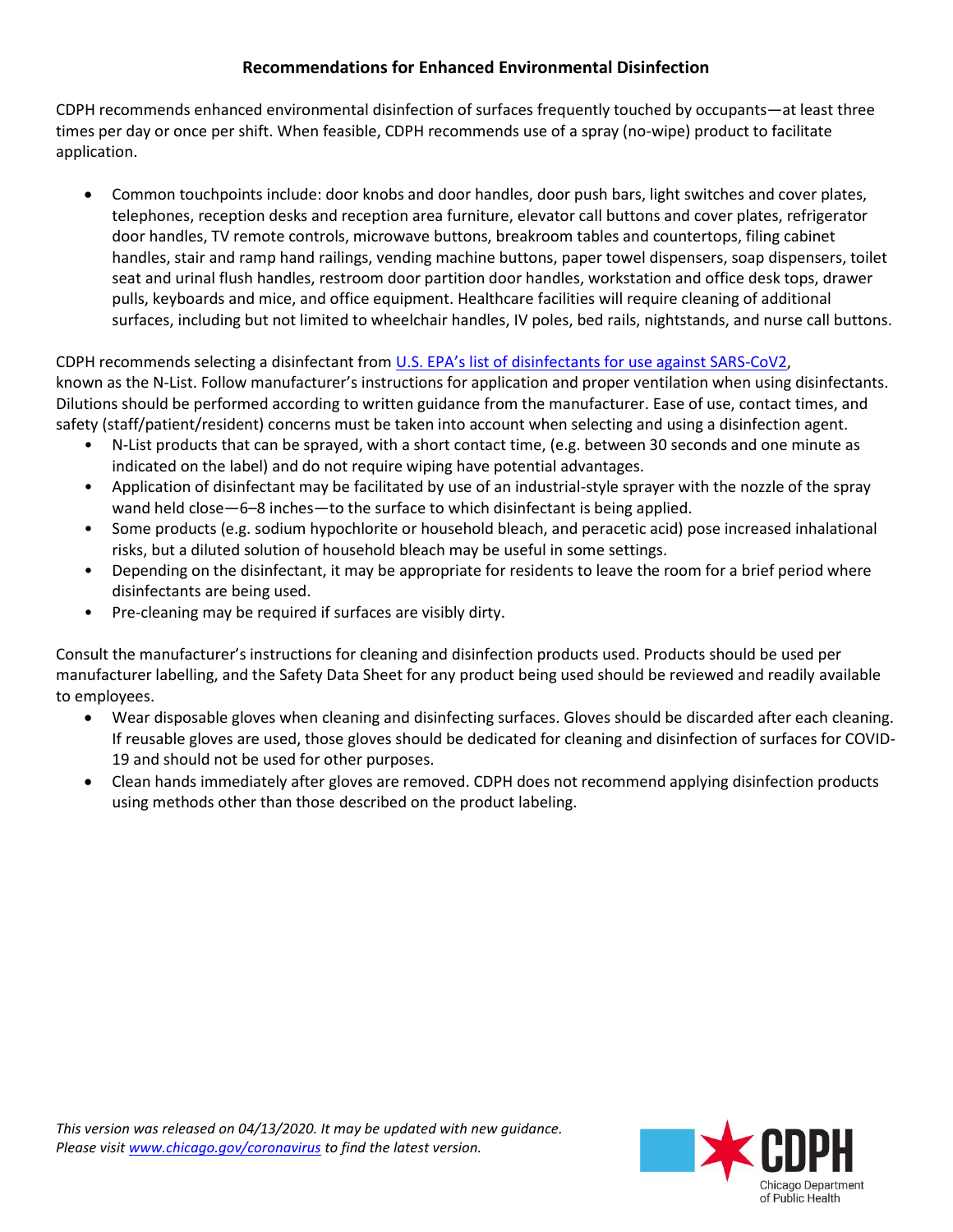**Establish a relationship with the Chicago Department of Family and Support Services (DFSS).** Make sure your shelter is known to DFSS by emailing [DFSS-Homeless@cityofchicago.org.](mailto:DFSS-Homeless@cityofchicago.org)

**Read and familiarize yourself with CDC guidance [for homeless service providers](https://www.cdc.gov/coronavirus/2019-ncov/community/homeless-shelters/plan-prepare-respond.html)**.

**Identify and monitor clients who could be at high risk for complications** from COVID-19 and reach out to them regularly, including:

- People over the age of 60
- People, regardless of age but particularly those aged over 55, with underlying medical conditions, particularly if not well controlled, including:
	- o Chronic lung disease or moderate to severe asthma
	- o Immunocompromise, including cancer treatment, smoking, bone marrow, or organ transplantation, immune deficiencies, poorly controlled HIV or AIDS, and prolonged use of corticosteroids and other immune weakening medications
	- o Severe obesity
	- o Poorly controlled diabetes
	- o Chronic Kidney Disease undergoing dialysis
	- o Liver disease

CDPH, in partnership with Lawndale Christian Health Center, will attempt to provide alternate housing opportunities for clients meeting these criteria for the duration of the epidemic and will be in contact with more information.

**Partner with a healthcare provider to get additional support and expertise**. In collaboration with CDPH, the Illinois Public Health Institute is maintaining a list of Federally Qualified Health Centers who may be able to assist homeless shelters. Emai[l Jessica.Lynch@iphionline.org](mailto:Jessica.Lynch@iphionline.org) for additional information. A partner healthcare provider may help with:

- Identifying people at risk of severe disease who would benefit from shielding
- Ensuring residents have a supply of their regular medications
- Providing telemedicine consultations
- Implementing CDPH and CDC recommendations
- Reviewing patients with new symptoms and providing testing
- Monitoring patients with COVID-19 who can be safely isolated at your facility

**Screen all clients entering the homeless shelter for COVID-19 symptoms and risk factors.** If the shelter has an established partnership with a medical provider group, the medical providers can share the symptom screen already in use by that medical group. If there is no alternative, staff can use the CDPH [COVID-19](http://www.chicago.gov/coronavirus) screening tool.

- All clients who are mildly ill must be separated to individual rooms. If individual rooms are not available, follow the instructions below.
- For clients with mild symptoms who are at higher risk of severe illness, each homeless shelter will be provided with a designated medical contact to assist with telehelath assessment. Follow their guidance for client monitoring or other necessary steps.

**Identify isolation space within your facility.** Isolation space is needed for both people who develop symptoms before they can be tested for COVID-19 and for people with known COVID-19. If individual rooms for sick clients are not available, consider using a large, well-ventilated room.

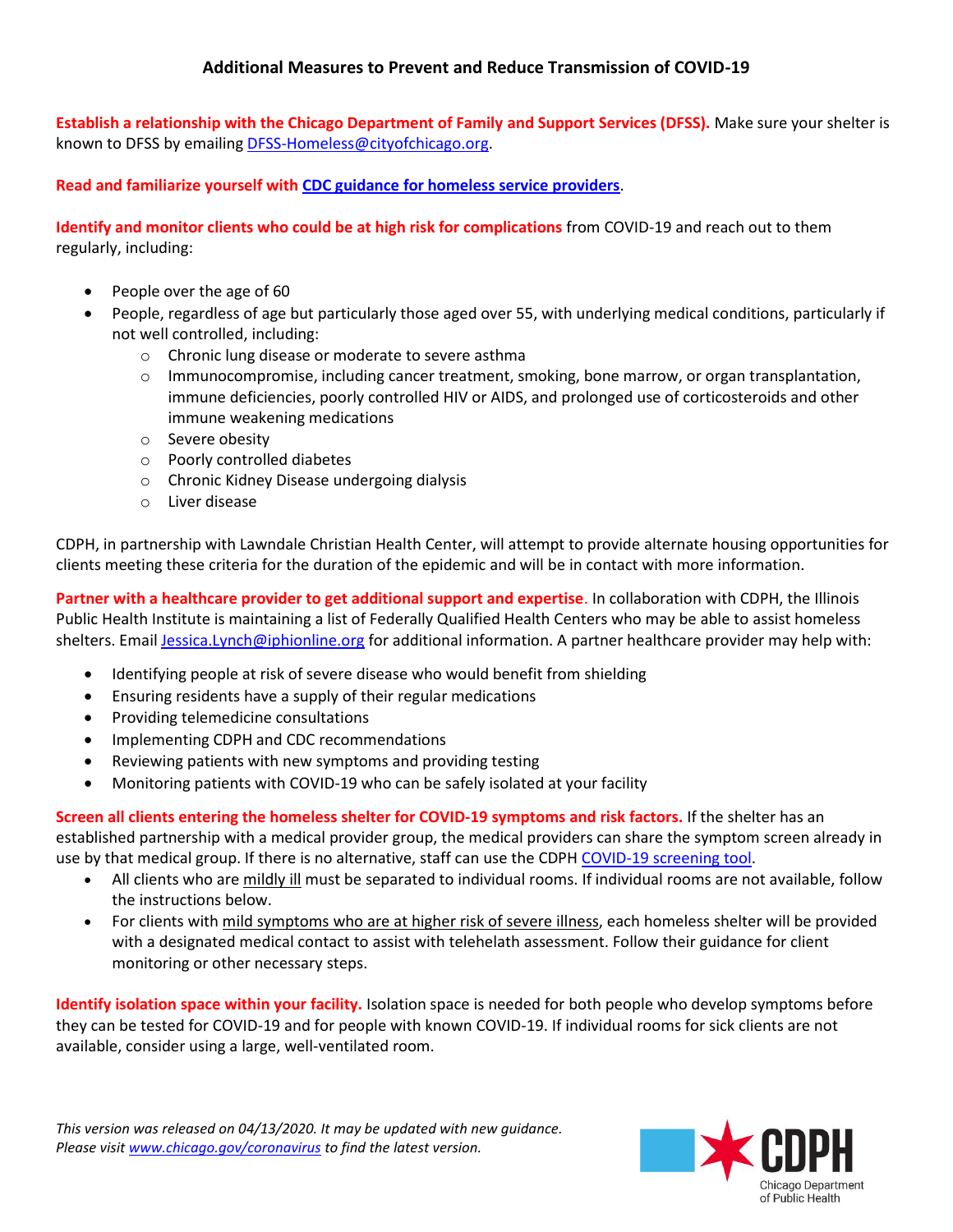**Separate clients with mild respiratory symptoms** consistent with COVID-19 infection to individual rooms, if possible, and have them avoid common areas.

- In areas where clients with respiratory illness are staying, keep beds at least 6 feet apart and use temporary barriers between beds, such as curtains, and request that all clients sleep head-to-toe.
- If possible, designate a separate bathroom for sick clients with COVID-19 symptoms.
- Consider reducing cleaning frequency in bedrooms and bathrooms dedicated to ill persons to **asneeded** cleaning (e.g., of soiled items and surfaces) to avoid unnecessary contact with the ill persons. The person cleaning the bathroom should wear a mask and gloves.

**If you identify any client with severe symptoms, arrange for the client to receive immediate medical care.** If this is a client with suspected COVID-19, notify the transfer team and medical facility before transfer. Severe symptoms include:

- Extremely difficult breathing (not being able to speak without gasping for air)
- Bluish lips or face
- Persistent pain or pressure in the chest
- Severe persistent dizziness or lightheadedness
- New confusion, or inability to arouse
- New seizure or seizures that won't stop

## **Reduce the risk of staff introducing COVID-19 to your facility.**

- Staff and volunteers at high risk of severe COVID-19 (those who are older or have underlying health conditions) should not be designated as caregivers for sick clients who are staying in the shelter. They should stay home as much as possible.
- Advise essential staff that are not essential to your operations to stay home, but be ready to come in in the event of staff absences
- All staff, whether interacting directly with residents or not, should wear a face mask when working. See [guidance from Illinois Department of Public Health.](http://www.dph.illinois.gov/sites/default/files/20200331_COVID-19_Guidance_Congregate_Care_Univ_Masking_and_Env_Disinfection_Attachments.pdf)
- Hand hygiene should be performed regularly, and at least before and after putting on, touching, adjusting and taking off a face mask. Make supplies like alcohol-based hand sanitizer widely available.

#### **Send sick employees and volunteers home:**

- Employees who appear to have acute respiratory illness symptoms (i.e. cough, difficulty breathing) upon arrival to work or become sick during the day should be separated from other employees and be sent home immediately.
- Sick employees should cover their noses and mouths with a tissue when coughing or sneezing (or an elbow or shoulder if no tissue is available), throw out the tissue, and wash their hands or use an alcohol based hand sanitizer.
- Employees who have symptoms of acute respiratory illness must stay home and not go to work until:
	- o at least 7 days have passed since their symptoms first appeared; and
	- $\circ$  at least 3 days (72 hours) have passed since their fever has resolved (i.e. no fever without the use of fever-reducing medications) and their other symptoms have improved.
	- o *For example, if you have a fever and coughing for 4 days, you need to stay home 3 more days with no fever for a total of 7 days. Or, if you have a fever and coughing for 5 days, you need to stay home 3 more days with no fever for a total of 8 days. For more information, see [What to do you if you're sick](https://www.chicago.gov/city/en/sites/covid-19/home/frequently-asked-questions-.html?#faq-sick).*
- Ensure that your sick leave policies are flexible and consistent with public health guidance and that employees are aware of these policies.

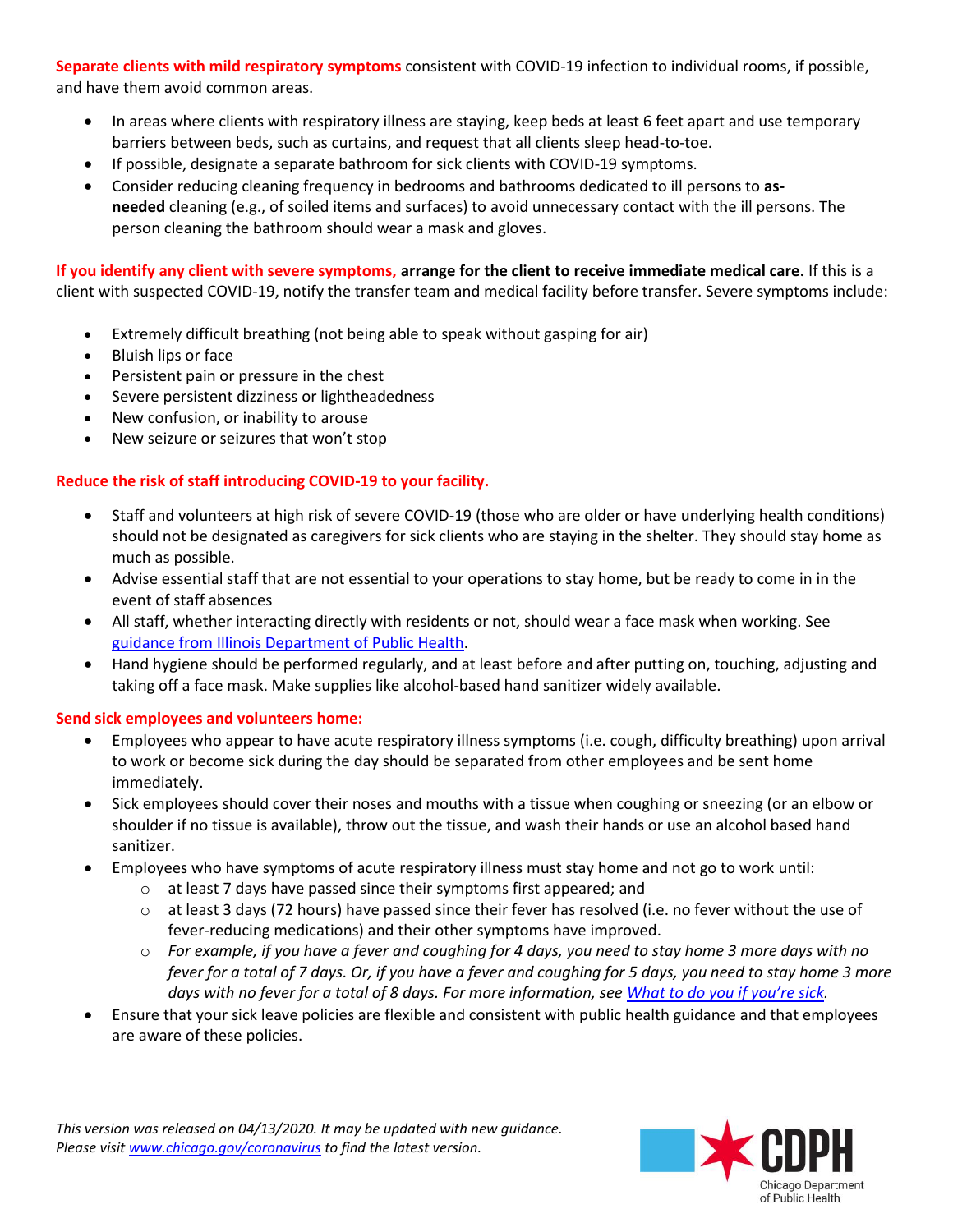- Maintain flexible policies that permit employees to stay home to care for a sick family member. Employers should be aware that more employees may need to stay at home to care for sick children or other sick family members than is usual.
- Do not require a healthcare provider's note for employees who are sick with acute respiratory illness to validate their illness or to return to work, as healthcare provider offices and medical facilities may be extremely busy and not able to provide such documentation in a timely way.

#### **Implement social distancing and other mitigation strategies.**

- **Limit visitors to the facility.**
- **Minimize the number of staff members who have face-to-face interactions with clients with respiratory symptoms.** Use physical barriers to protect staff who will have interactions with clients with unknown infection status (e.g. check-in staff). For example, install a sneeze guard at the check-in desk or place an additional table between staff and clients to increase the distance between them.
- **Sleeping Areas:**
	- $\circ$  In general sleeping areas (for those who are not experiencing respiratory symptoms), ensure that beds/mats are at least 6 feet apart and request that all clients sleep head-to-toe.
- **Mealtimes:** 
	- $\circ$  Have staff hand supplies or food to clients, rather than clients reaching into common supplies.
	- o If feasible, stagger meals to reduce crowding.
	- o Stagger the schedule for use of kitchens.
- **Bathrooms:**
	- $\circ$  If feasible, stagger bathroom schedule to reduce the number of people using the facilities at the same time.
	- o Encourage staff and clients to disinfect bathroom surfaces after use.
	- o If feasible, have one designated bathroom for ill persons.
- **Common Spaces:** 
	- o Create a schedule for using common spaces.
	- o Hold fewer large group activities in favor of smaller groups.
	- o Consider cancelling group activities with 10 people or more.
	- $\circ$  Increase distance between persons. If possible, keep them a minimum of 6 feet apart from each other.
	- o Transport fewer people per trip so passengers don't sit too close together.
	- $\circ$  Don't hold large meetings when information can be communicated in other ways.
	- o Consider conference calls instead of in-person meetings.

**Ensure that all common areas within the facility follow good practices for environmental cleaning.** Cleaning should be conducted in accordance with CDC [recommendations.](https://www.cdc.gov/coronavirus/2019-ncov/community/organizations/cleaning-disinfection.html) For disinfection, please see CDPH's recommendation for enhanced environmental disinfection.

- Train staff in how to mix and use disinfectants and sanitizer solutions. Follow all label instructions.
- Change mop heads, rags, and other cleaning items frequently.
- Provide staff with gloves for cleaning.
- Wipe down commonly used surfaces (for example, doorknobs, keyboards, remote controls, desks) before each use with disposable wipes.
- Clean all common areas at least daily; clean heavily used surfaces more frequently (e.g. doorknobs, elevator buttons, public phones, banisters, tabletops, handrails, workstations, and countertops).
- Empty trash receptacles frequently.
- Clean toys daily, and discourage sharing of plush toys (such as teddy bears) between children.
- Regularly clean air vents and replace filters, especially those with HEPA filters.
- Do not shake dirty laundry; this minimize the possibility of dispersing virus through the air.

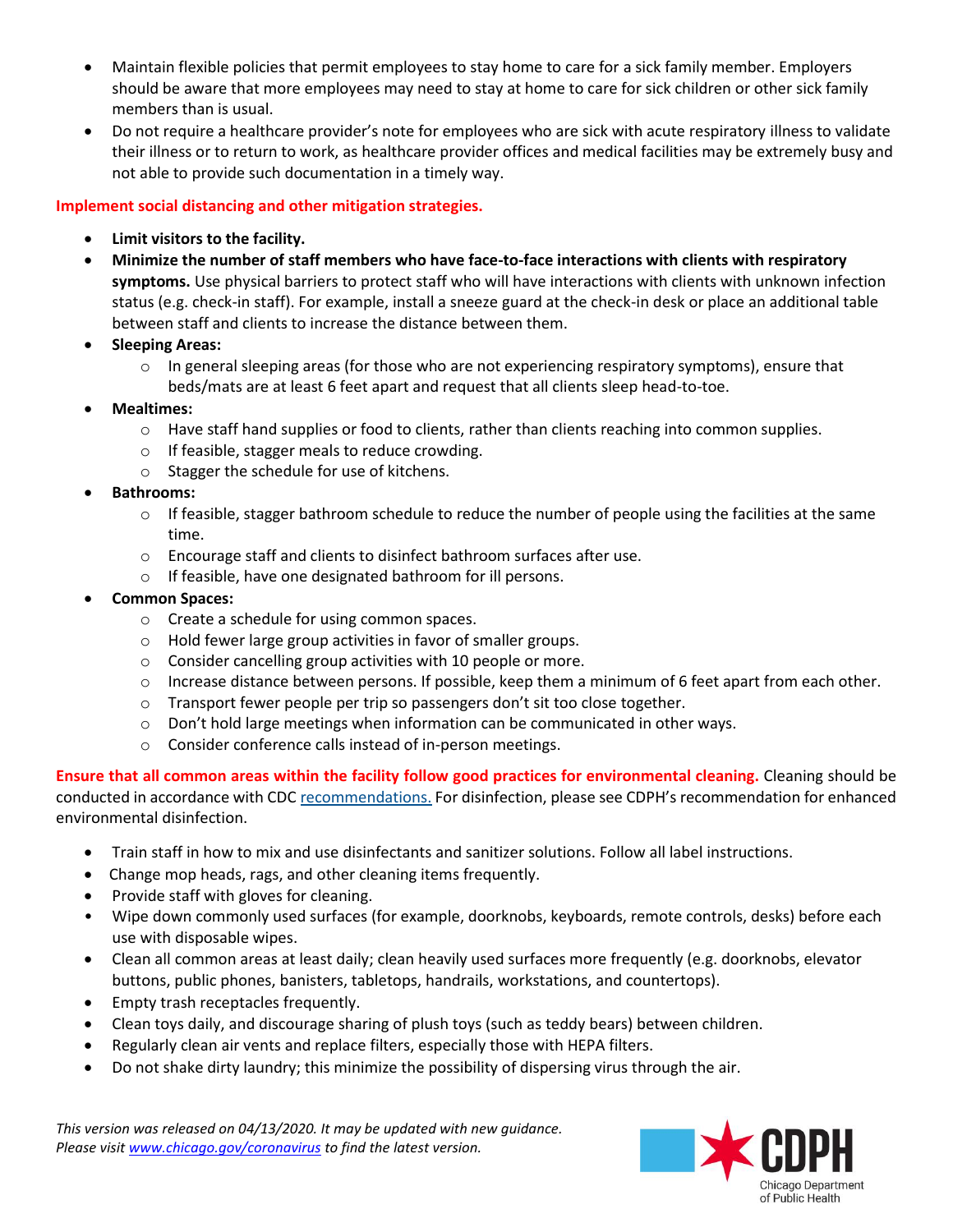- Wash linens, clothing, and other items as appropriate in accordance with the manufacturer's instructions. If possible, launder items using the warmest appropriate water setting for the items and dry items completely. Dirty laundry that has been in contact with an ill person can be washed with other people's items.
- Clean and disinfect hampers or other carts for transporting laundry.

**Provide COVID-19 prevention supplies.** Have supplies on hand for staff, volunteers, and those you serve, such as soap, alcohol-based hand sanitizers that contain at least 60% alcohol, tissues, and trash baskets.

- Provide access to tissues and use plastic bags for proper disposal of used tissues.
- Ensure bathrooms and other sinks are consistently stocked with soap and drying material for handwashing. Provide alcohol-based hand sanitizers that contain at least 60% alcohol (if that is an option at your shelter) at key points within the facility, including registration desks, entrances/exits, and eating areas.
- At check-in, move any client with respiratory symptoms (cough, fever) to a separate area. Due to person to person spread in Chicago, clients may have COVID-19.
- If staff are handling client belongings, they should use disposable gloves. Make sure to train any staff using gloves t[o ensure proper use.](https://www.cdc.gov/handhygiene/campaign/provider-infographic-6.html)

**Implement everyday preventive actions** and provide instructions to your workers about actions to prevent disease spread. Meet with staff to discuss plans to help clients implement personal preventive measures.

#### **Everyday preventive actions:**

- $\circ$  Avoid close contact with people who are sick, especially if you are at higher risk for serious illness.
- o Clean your hands as often as possible, especially after going to the bathroom, before eating, and after blowing your nose, coughing, or sneezing
	- Use soap and water to wash hands for at least 20 seconds, especially when hands are visibly dirty;
	- If soap and water are not available, use a hand sanitizer that contains at least 60% ethanol.
- o Do not touch your eyes, nose and mouth with unwashed hands.
- o Try alternatives to shaking hands, like an elbow bump or wave.
- $\circ$  Cover your coughs and sneezes with a tissue, under the neck of your shirt, or into your elbow. If you use a tissue, throw it in the trash and wash your hands.

#### **Educate your clients about COVID-19 and how to reduce their risk:**

- Place signs that encourage cough and sneeze etiquette and hand hygiene at the entrance to your facility and in other areas where they are likely to be seen such as gathering areas, dining areas, bathrooms, etc.
- Provide educational materials about COVID-19 for non-English speakers, as needed.
- Check out [CDC's resources page](https://www.cdc.gov/coronavirus/2019-ncov/communication/factsheets.html) many of the handouts and posters are available in multiple languages.
- There is an excellent [printable handout about COVID-19 for homeless shelter clients,](https://drdmo.com/2020/04/09/guide-to-covid-19-for-homeless-shelter-clients/) designed by Dr Darcie Moeller at Cook County Health, also available in multiple languages.

**Stay informed about the local COVID-19 situation.** Get up-to-date information about local COVID-19 activity at [chicago.gov/coronavirus](http://www.chicago.gov/coronavirus) and [sign up](https://lp.constantcontactpages.com/su/VwvbSW5/coronavirus) to receive updates from the CDPH. Contact the Department [of Family and Support](https://www.chicago.gov/city/en/depts/fss/provdrs/serv/alerts/2020/march/dfss-response-to-covid-19.html)  [Services](https://www.chicago.gov/city/en/depts/fss/provdrs/serv/alerts/2020/march/dfss-response-to-covid-19.html) to see what resources are available to people experiencing homelessness who might have been impacted by the COVID-19 Outbreak.

- **Identify and address potential language, cultural, and disability barriers** associated with communicating COVID-19 information to workers, volunteers, and those you serve. Learn more about [reaching people of diverse](https://www.cdc.gov/healthcommunication/Audience/index.html)  [languages and cultures.](https://www.cdc.gov/healthcommunication/Audience/index.html)
- **Help counter [stigma and discrimination](https://www.cdc.gov/coronavirus/2019-ncov/about/related-stigma.html)** in your community**.** Speak out against negative behaviors and engage with stigmatized groups.

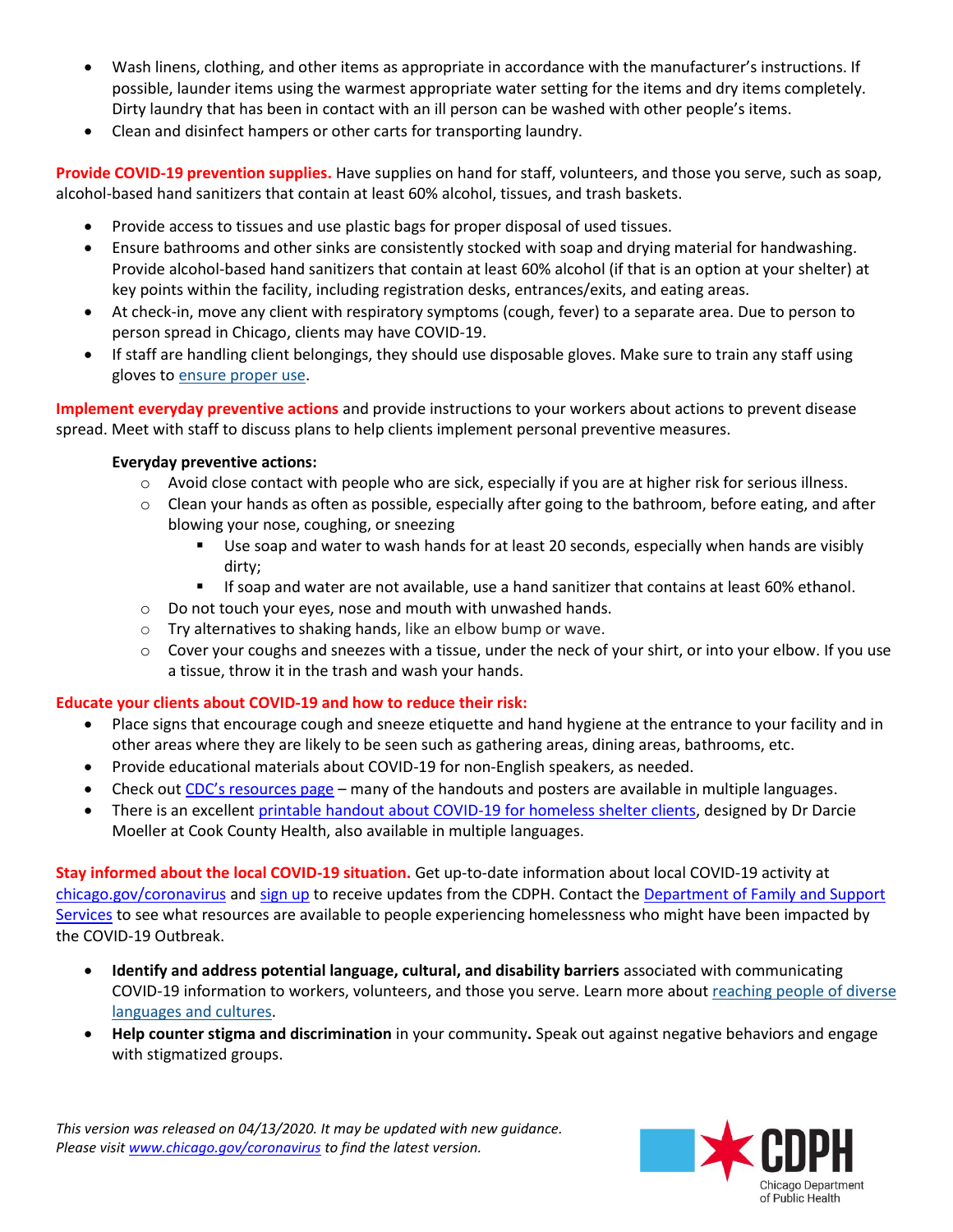**People experiencing homelessness may be at increased risk of adverse mental health outcomes**, particularly during outbreaks of infectious diseases. Learn more about [mental health and coping](https://www.cdc.gov/coronavirus/2019-ncov/about/coping.html) during COVID-19. Refer individuals in need of mental health support to the [NAMI Chicago](https://namichicago.org/en/home/) helpline at 833-NAMI-CHI (833-626-4244).

## **If A Client Becomes Sick**

If someone at your facility develops new symptoms, particularly of fever, cough, shortness of breath or sore throat, follow these 10 steps.

## 1. **Isolate the unwell client.**

- Put a face mask on the client
- Move the client into a room by themselves for isolation and let the client know to notify someone immediately if their symptoms worsen; not to leave the room except to use the restroom; to wear their facemask if leaving the room
- If they are experiencing more mild symptoms, consult your medical provider to try to arrange testing of your client for COVID-19.
- If they have trouble breathing, persistent pain or pressure in the chest, new confusion or inability to arouse, bluish lips or face, any other concerning symptom, consult your medical provider or call 911, and notify them that you think your client might have COVID-19.
- 2. **Report any unwell clients to CDPH** using thi[s online form.](file:///C:/Users/417318/Downloads/a.%09https:/redcap.dph.illinois.gov/surveys/%3fs=FR7MAJAY84) If you are unable to fill in the form or have questions, email [Karrie-Ann.Toews@cityofchicago.org](mailto:Karrie-Ann.Toews@cityofchicago.org) o[r Isaac.Ghinai@illinois.gov.](mailto:Isaac.Ghinai@illinois.gov) CDPH uses this to prioritize COVID-19 outbreak responses.

# 3. **Prepare for next steps.**

- Based on your report, you will likely receive a call from a member of the CDPH Outbreak Response Team. Be ready to provide:
	- o Your current census and your maximum occupancy
	- o Number of staff
	- $\circ$  How many people were located in the same dorm/accommodation unit as the person with suspected or confirmed COVID-19
	- o Shared spaces in your facility
	- o Any people at risk of severe disease who remain in your facility
	- o Ability to isolate residents at your facility
- If it has not occurred already, shielding may be offered for your high risk clients
- You may be offered testing of all your clients and staff, depending on the need and availability of testing. Testing is conducted by a team from Rush University Medical Center and the University of Illinois at Chicago Health

# 4. **Assess for signs or symptoms of illness in your staff and residents**.

- Actively screen all of your residents to see if they are experiencing any fever, cough, shortness of breath or sore throat.
- If you have one, involve your healthcare partner in this effort.
- 5. **Isolate any other ill clients** in the isolation space you have identified as part of your preparedness plans, and provide them with a face mask. Clients with respiratory symptoms should avoid all common areas.
- 6. **Quarantine their close contacts,** for example the people they have been sharing a dormitory with. Quarantined clients should avoid all common areas for 14 days since their last contact with an ill client.
- 7. **Perform thorough environmental cleaning and disinfection.**
	- Clean and disinfect all areas that clients with respiratory symptoms have been in, following CDC [guidance.](file:///C:/Users/417318/Downloads/:%20https:/www.cdc.gov/coronavirus/2019-ncov/community/organizations/cleaning-disinfection.html)